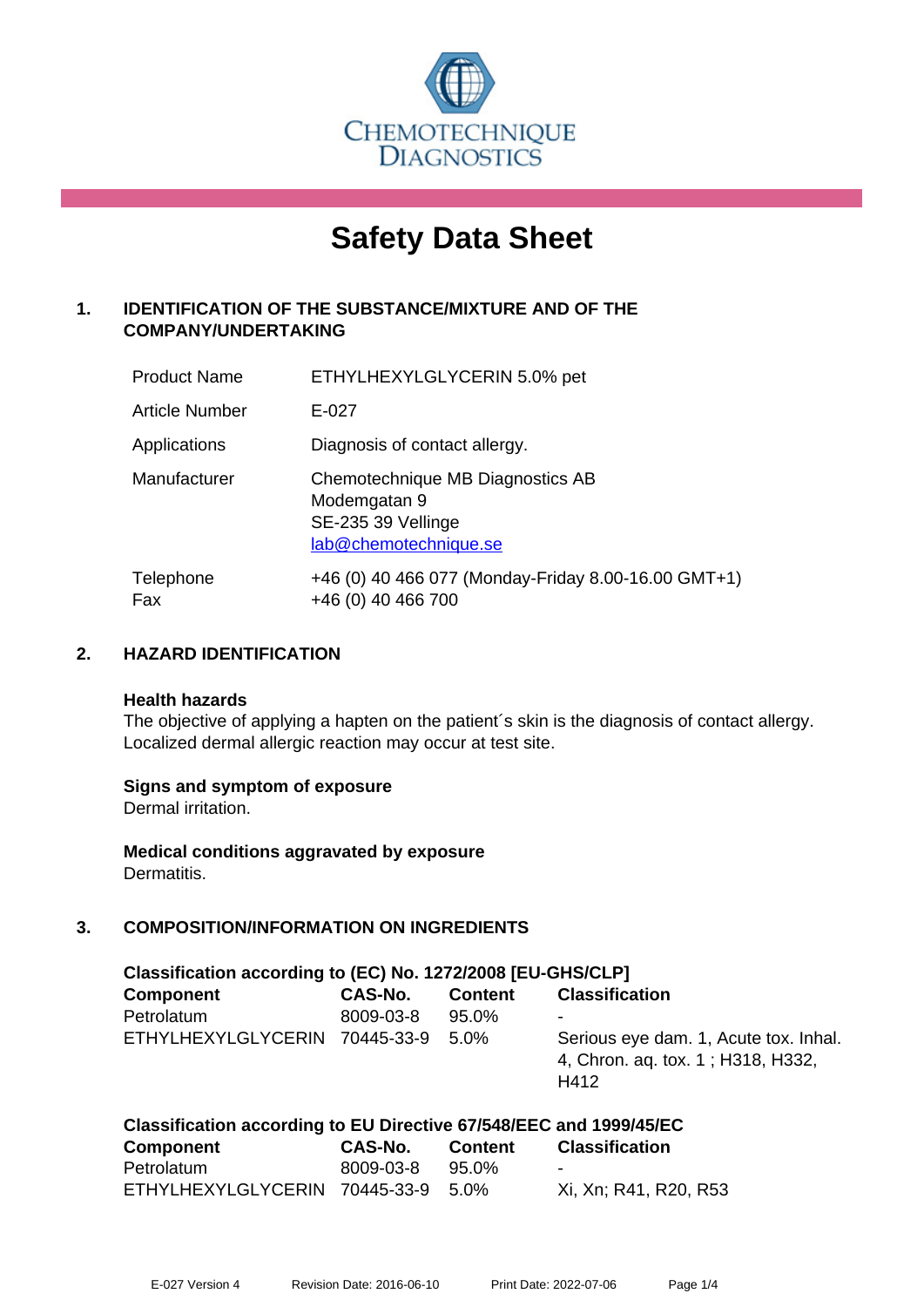## **4. FIRST AID MEASURES**

## **Emergency and first aid procedures**

Obtain medical attention.

## **5. FIRE-FIGHTING MEASURES\***

#### **Suitable extinguish media**

CO2, powder or water spray. Fight larger fires with water spray or alcohol resistant foam.

# **For safety reasons unsuitable extinguishing agents**

Water with full jet.

## **Special protective equipment for fire-fighters**

Wear self-contained respiratory protective device. Wear fully protective suit.

\*Data is shown for petrolatum only

## **6. ACCIDENTAL RELEASES MEASURES**

**Steps to be taken if material is released or spilled** Contain and place in a closed container.

# **7. HANDLING AND STORAGE**

**Precautions to be taken in handling and storage** Store dark at 5-8°C. Avoid extended exposure to light. FOR EXTERNAL USE ONLY.

# **8. EXPOSURE CONTROLS/PERSONAL PROTECTION**

**Respiratory protection** Not required.

**Ventilation** Local exhaust.

**Protective gloves** Disposal gloves.

#### **Eye protection** Not required with normal use.

## **Work/Hygienic practices**

Wash hands after each use.

## **9. PHYSICAL AND CHEMICAL PROPERTIES**

Odour **Odourless** 

Appearance Ivory White Semi-solid

Melting point\* 50-55° C Flash point\* >100°C

Boiling point\* No data available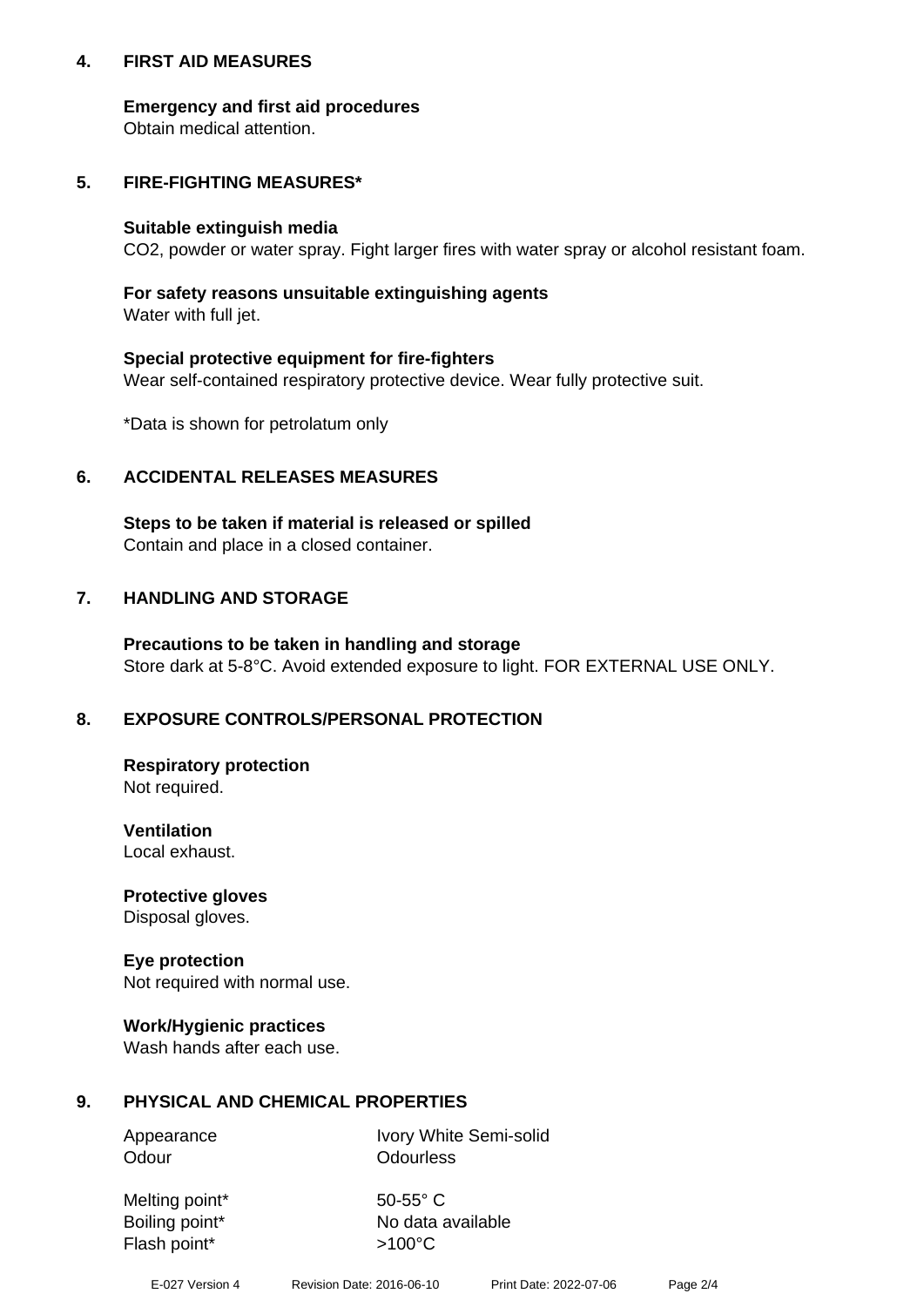Density\* No data available. Solubility in/Miscibility with Water\*

Self ignition\* Product does not self ignite. Danger of explosion\* Product does not present an explosion hazard. Insoluble

\*Data is shown for petrolatum only

# **10. STABILITY AND REACTIVITY**

#### **Incompability**

May react with strong oxidizing agents.

#### **Stability**

Stable at recommended storage conditions.

#### **Hazardous byproducts**

Combustion may generate CO, CO2 and other oxides.

**Hazardous polymerization**

Will not occur.

## **11. TOXICOLOGICAL INFORMATION**

No data available.

#### **12. ECOLOGICAL INFORMATION**

No data available.

## **13. DISPOSAL CONSIDERATIONS**

#### **Waste disposal method**

Comply with federal, state/provincial and local regulation.

#### **14. TRANSPORT INFORMATION**

Not dangerous goods.

## **15. REGULATORY INFORMATION**

The classification is according to the latest editions of the EU lists, and extended by company and literature data.

#### **16. OTHER INFORMATION**

#### **Text of H-statements and R-phrases mentioned in Section 3**

| Serious eye dam. 1  | Serious eye damage (Category 1)         |
|---------------------|-----------------------------------------|
| Acute tox. Inhal. 4 | Acute toxicity, Inhalation (Category 4) |
| Chron. aq. tox. 1   | Chronic aquatic toxicity (Category 1)   |
| H318                | Causes serious eye damage               |
|                     |                                         |